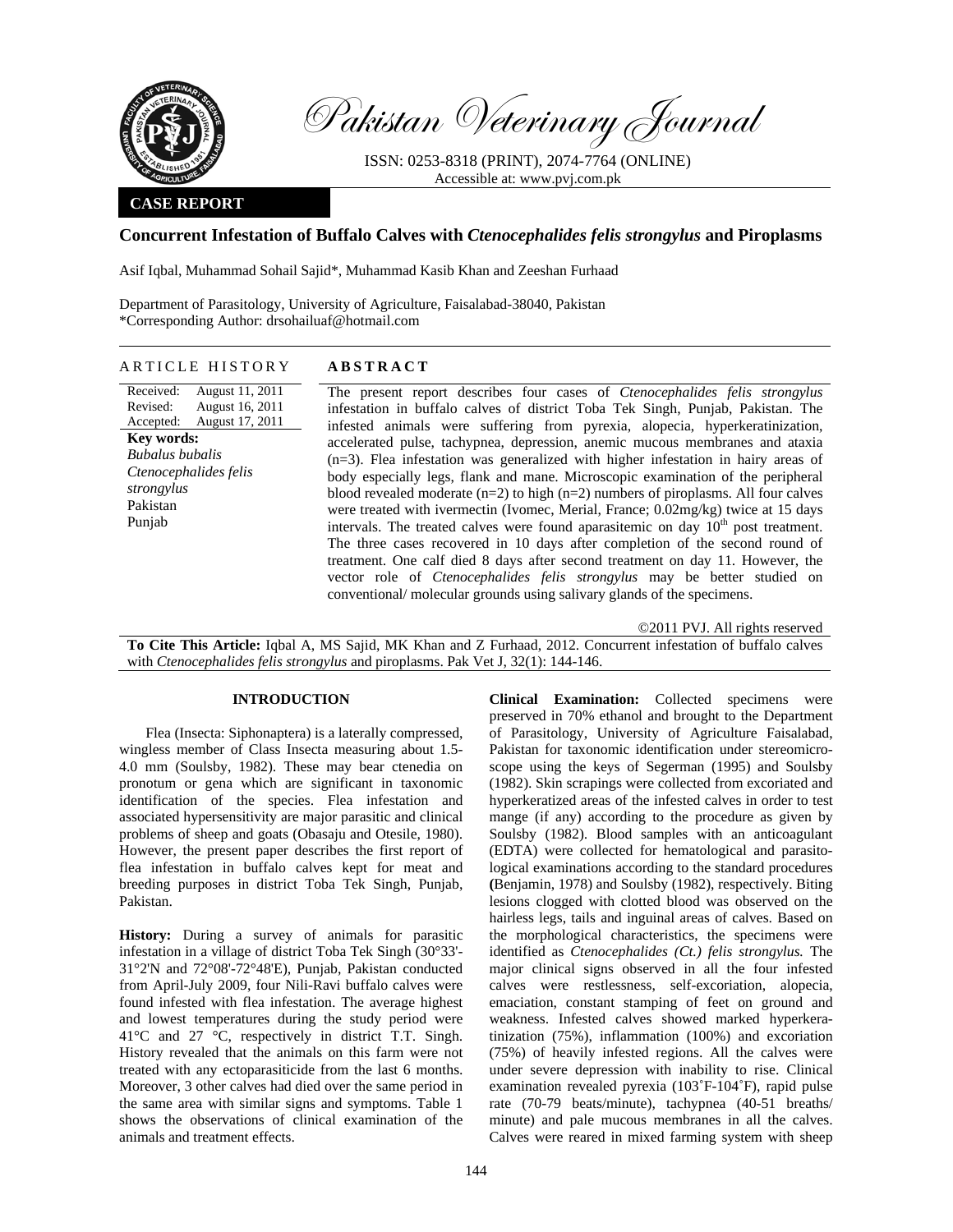**Table 1:** Summary of observations of buffalo calves infested with *Ctenocephalides felis strongylus* along with piroplasmosis

| <b>Rabic 1.</b> Julianal f of Observations of Dunalo Carves infested with etchocophonees feasturity along with phoplasmosis<br><b>Buffalo calves</b> |                         |                         |                                   | 4                     |
|------------------------------------------------------------------------------------------------------------------------------------------------------|-------------------------|-------------------------|-----------------------------------|-----------------------|
| Age (months)                                                                                                                                         | 8                       |                         | 2                                 | 18                    |
| Weight (kg)                                                                                                                                          | 34                      | 54                      | 59                                | 59                    |
| Duration of sickness (days)                                                                                                                          |                         | 15                      | 20                                | 30                    |
| No. of fleas collected                                                                                                                               | ۱2                      | 17                      | 36                                | 23                    |
| Clinical signs                                                                                                                                       | Pyrexia                 | Pyrexia                 | Pyrexia                           | Pyrexia               |
|                                                                                                                                                      | Inflammation            | Inflammation            | Inflammation                      | Inflammation          |
|                                                                                                                                                      | Excoriation             |                         | Excoriation                       |                       |
| Laboratory findings                                                                                                                                  | Piroplasm +ve           | Piroplasm +ve           | Piroplasm +ve                     | Piroplasm +ve         |
| Hematological findings:                                                                                                                              |                         |                         |                                   |                       |
| RBC million/ $mm3$                                                                                                                                   | 5.3                     | 5.1                     | 4.8                               | 5.5                   |
| WBC/mm <sup>3</sup>                                                                                                                                  | 6000                    | 5900                    | 5600                              | 6600                  |
| Hemoglobin (g/dl)                                                                                                                                    | 6.5                     | 5.9                     | 5.5                               | 6.9                   |
| <b>PCV</b> (%)                                                                                                                                       | 21                      | 20                      | 19                                | 22                    |
| MCV (fl)                                                                                                                                             | 39.6                    | 39.2                    | 39.5                              | 40                    |
| MCH (pg)                                                                                                                                             | 12.2                    | 11.5                    | 11.4                              | 12.5                  |
| MCHC (g/dl)                                                                                                                                          | 30.9                    | 29.5                    | 28.9                              | 31.4                  |
| Treatment (ml)                                                                                                                                       | 0.70                    | 1.8                     | 1.20                              | 1.20                  |
| Post treatment recovery                                                                                                                              | Normal after 10 days of | Recovered 10 days of    | Normal 10 days of 2 <sup>nd</sup> | Died after 10 days of |
|                                                                                                                                                      | 2 <sup>nd</sup> therapy | 2 <sup>nd</sup> therapy | therapy                           | therapy               |

and goats. Hygienic conditions were poor with heaps of manure and organic matter in the vicinity of farms.

**Diagnosis:** Examination of skin scrapings did not reveal any mite infestation. Microscopic examination of the blood films revealed the moderate to higher number of piroplasms. Values of different blood parameters in infested calves and their comparisons to normal ranges have been given in Table I. Hematological analysis of infested calves revealed anemia with decreased packed cell volume (PCV), red blood cells (RBCs) and hemoglobin (Hb).

**Treatment:** The animals were treated with ivermectin (Ivomec, Merial, France; S/C at the dose rate of 0.02mg/kg body weight) and repeated after 15 days. The calves (75%) gradually recovered over a 10 days period after the administration of  $2<sup>nd</sup>$  dose of therapy. Blood films of three calves were negative for piroplasms on days 5, 10 and 15 post treatment. Thus flea control by ivermectin was successful. However, fourth calf died at the  $10^{th}$  day after the administration of  $2^{nd}$  round of therapy. Unfortunately, owner did not permit the necropsy examination of died calf.

### **DISCUSSION**

This paper describes the first report of concurrent infestation of *Ct. felis strongylus* in Nili Ravi buffalo calves infected with piroplasmosis in Pakistan. *Ct. felis felis* (Dryden, 1993) and *Ct. canis* (Opasina, 1983) are the two important species of fleas which have been recorded from domestic animals of various regions of world. So far, *Ct. felis strongylus* has been frequently isolated from farm animals as compared to its rare occurrence on domestic cats and dogs (Kaal *et al*., 2006). There is possibility that reports of *Ct. canis* on sheep and goats were the result of misidentification because of similarity in some morphological features of *Ct. canis* and *C. felis strongylus*  (Opasina, 1983). In Pakistan, previously no species of flea have been found to be infested on buffaloes. Clinical signs observed during current report were similar to those recorded by Opasina (1983) and Yeruham *et al*. (1997).

The practice of allowing manure to accumulate in vicinity of farms resulted in increased warmth and humidity, which favored the propagation of fleas while abundance of organic matter, provides nutrition and protection for the developing larvae (Dipeolu and Ayoade, 1982). This is in accordance with observation of Kaal *et al.* (2006) that better hygiene prevented the build up infestation in farms practicing semi-intensive management system as compared to those having intensive systems.

A feature of heavy infestation with marked hyperkeratinization and scaling in our report might be confused with the lesions of sarcoptic mange (Parker *et al*., 1999) but skin scrapping examination of these areas did not reveal any mite infestation. This differential diagnosis confirmed that the infested calves were suffering from flea-bite hypersensitivity. Concurrent infection of piroplasmosis with flea infestation has also been reported by Kaal *et al*. (2006). Moderate to severe anemia and decrease in PCV, erythrocyte and leukocyte counts in flea infested ruminants have been reported by Opasina (1983). Calves were also found to be co-infected with piroplasms when blood smears were examined. Thus no conclusions can be drawn as to the effect of flea infestation regarding hematological parameters. Efficient control of flea by ivermectin has also been reported by Jain (1993). Probable reason for death of fourth calf might be the chronicity of infestation, severe allergy or higher rate of prevalence of piroplasmosis.

The major flea specie infesting calves is *Ct. felis strongylus*. Flea infestations might be associated with intensive livestock husbandry practices. However, the results of current report provide several important implications. This indicates that flea infestation may be one of the major problems of livestock in the study area.

### **REFERENCES**

- Benjamin MM, 1978. Outline of Veterinary Clinical Pathology. 2<sup>nd</sup> Ed, The Iowa state University Press, USA.
- Dipeolu OO and GO Ayoade, 1982. The epizootiology of infestation of sheep with *Ctenocephalides canis* in a livestock farm in Nigeria. Bull Anim Health Prod Africa, 30: 31-34.
- Dryden MW, BA Broce and WE Moore, 1993. Severe flea infestation on dairy calves. J Am Vet Med Assoc, 203: 1448-1452.
- Jain PC, 1993. *Ctenocephalides canis* infestation in sheep treated with ivermectin. J Bomb Vet Coll, 4: 67-68.